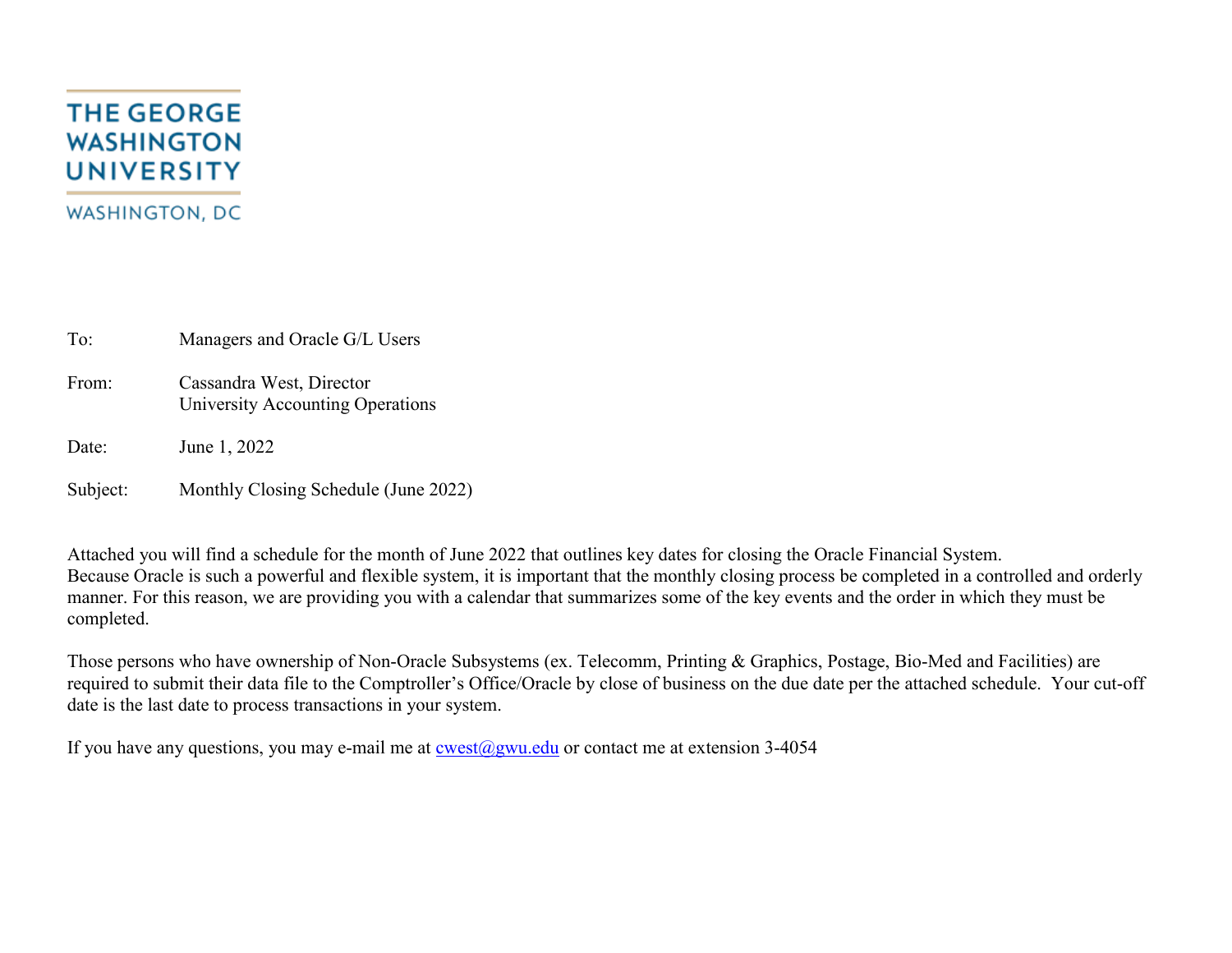| Sunday          | Monday                                                                                                                                                              | Tuesday                                                                                                                                                   | Wednesday                         | Thursday                                                                 | Friday          | Saturday       |
|-----------------|---------------------------------------------------------------------------------------------------------------------------------------------------------------------|-----------------------------------------------------------------------------------------------------------------------------------------------------------|-----------------------------------|--------------------------------------------------------------------------|-----------------|----------------|
|                 |                                                                                                                                                                     |                                                                                                                                                           | $\mathbf{1}$                      | $\overline{2}$                                                           | $\mathfrak{Z}$  | $\overline{4}$ |
| 5               | 6                                                                                                                                                                   | $\overline{7}$                                                                                                                                            | $8\,$                             | 9                                                                        | 10              | 11             |
| $\overline{12}$ | 13                                                                                                                                                                  | 14                                                                                                                                                        | 15<br>Facilities 1st Half Cut-off | 16<br>Facilities 1st Half Posting                                        | $\overline{17}$ | 18             |
| 19              | $\overline{20}$                                                                                                                                                     | $\overline{21}$                                                                                                                                           | 22                                | 23                                                                       | $\overline{24}$ | 25             |
| 26              | 27<br>Telecomm Cut-off<br>Printing & Graphic Cut-off<br>Postage Cut-off<br>Bio-Med Cut-off<br>Facilities 2 <sup>nd</sup> Half Cut-off<br>Telecomm 3rd Party Cut-off | 28<br>Telecomm Posting<br>Printing & Graphic Posting<br>Postage Posting<br>Bio-Med Posting<br>Facilities $2nd$ Half Posting<br>Telecomm 3rd Party Posting | $\overline{29}$                   | 30<br>J/E Cut-off<br>Draws to be recorded by<br>Senior Accountant in G/L |                 |                |

The George Washington University Monthly Closing Schedule

**Jun 2022**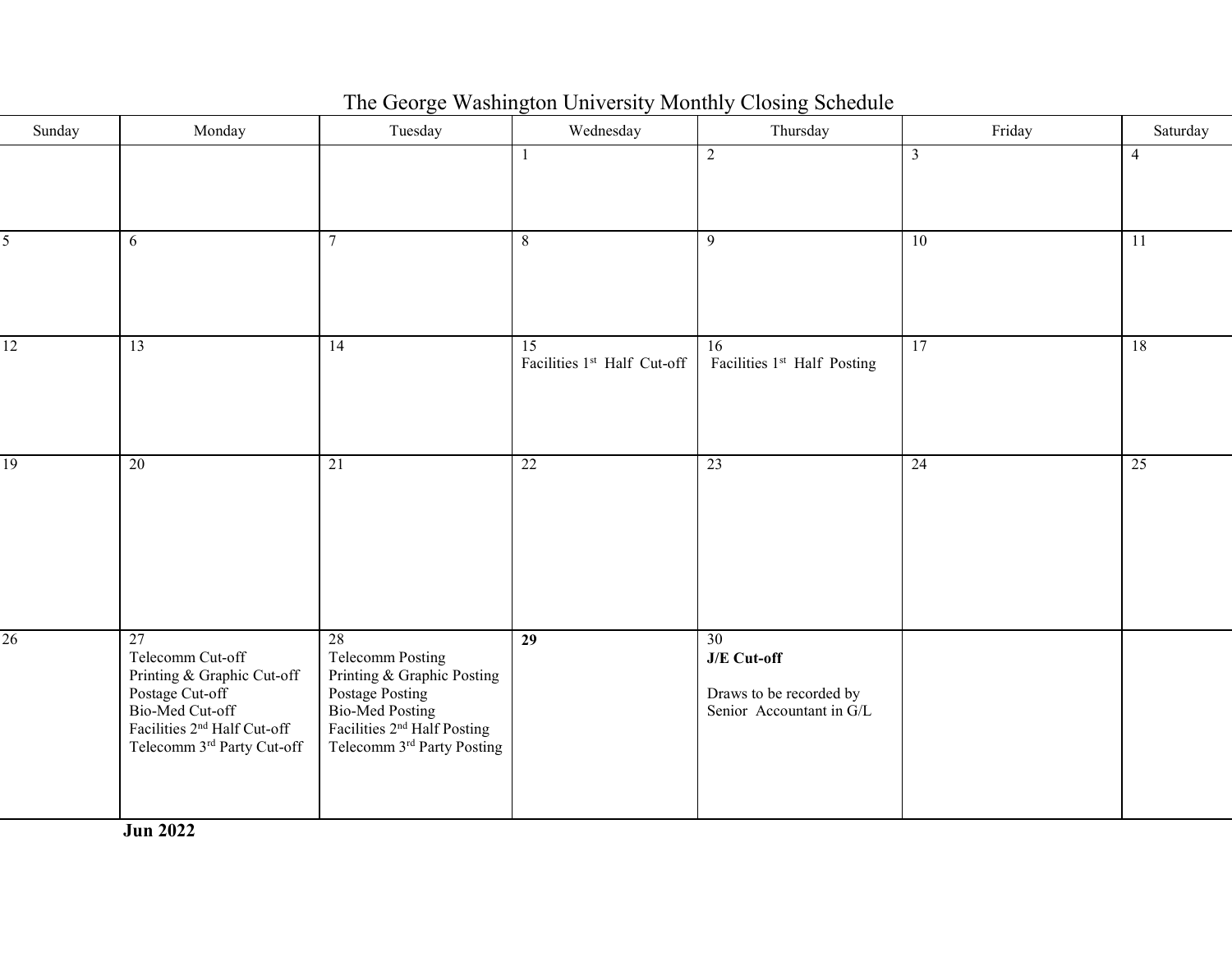## **The George Washington University Comptroller's Office June 2022 Monthly Closing Schedule**

| <b>General Ledger</b>                                                                                                                                                             | Time                                                           | <b>Closing Dates</b>                                                                                                               |
|-----------------------------------------------------------------------------------------------------------------------------------------------------------------------------------|----------------------------------------------------------------|------------------------------------------------------------------------------------------------------------------------------------|
| Departmental Journal Entry and Approval Cut-off<br>Jul Unprocessed Manual Departmental J/E's will be rejected<br>Please delete journals and re-key into new period.               |                                                                | $06 - 30 - 22$<br>$07 - 01 - 22$                                                                                                   |
| <b>Accounts Payable</b>                                                                                                                                                           |                                                                |                                                                                                                                    |
| Stipend authorization form due (See calendar on A/P website)                                                                                                                      |                                                                |                                                                                                                                    |
| <b>Payroll</b>                                                                                                                                                                    |                                                                |                                                                                                                                    |
| (See calendar on Payroll website)                                                                                                                                                 |                                                                |                                                                                                                                    |
| <b>Cashier Offices</b>                                                                                                                                                            |                                                                |                                                                                                                                    |
| Cash Receipt-University<br>Credit Card Receipt<br><b>Student Account Cash Receipt</b><br><b>CLOSE AND FINALIZE ALL CASHIERING</b><br><b>SESSIONS BY CLOSE OF BUSINESS</b>         | 4:30 <sub>pm</sub><br>4:30 <sub>pm</sub><br>4:30 <sub>pm</sub> | $06-30-22$<br>$06 - 30 - 22$<br>06-30-22<br>06-30-22                                                                               |
| <b>Oracle Systems Closings</b>                                                                                                                                                    |                                                                |                                                                                                                                    |
| <b>Accounts Payable</b><br>Open Period (A/P Jul)<br>Purchasing<br>Open Period (Purchasing Jul)<br>Grants<br><b>Accounts Receivable</b><br>General Ledger<br>Open Period (G/L Jul) | 5:00p<br>$5:00$ pm<br>$5:00 \text{pm}$                         | $07 - 01 - 22$<br>$06 - 30 - 22$<br>$07 - 01 - 22$<br>$06-30-22$<br>$07 - 01 - 22$<br>$07 - 01 - 22$<br>$07 - 07 - 22$<br>06-30-22 |
|                                                                                                                                                                                   |                                                                |                                                                                                                                    |